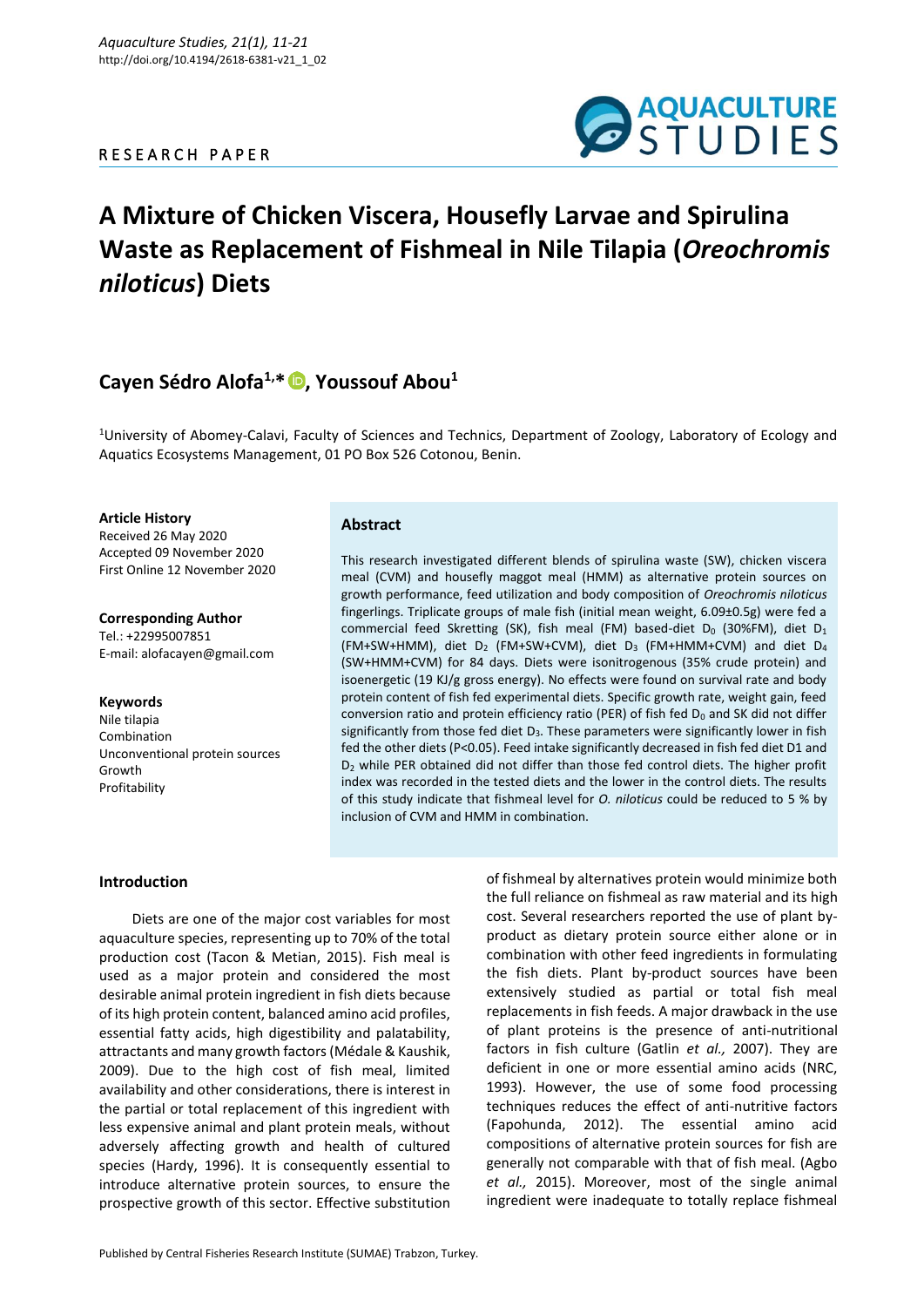(Tacon & Jackson, 1985). Therefore, combining different alternative protein sources which possess varying amino acids that could supplement each other has been strongly recommended to surmount these drawbacks (Luo *et al.,* 2011).

One readily available and renewable ingredient is chicken viscera, which is a by-product of the poultry processing industry that is rich in protein (35.2 %) and contains a favourable profile of indispensable amino acids for fish production (Giri *et al.*, 2010 ; Alofa & Abou, 2020). Its lower price makes it an ideal candidate for replacing fish meal (FM) in aquafeeds (Thompson *et al.,* 2012). Another sustainable oncoming is to convert organic waste into high nutritive value biomass such as insect larvae. Insect meal contains approximately 44.0– 49.0% crude protein and good digestibility; these make it a precious protein source (Henry *et al.,* 2015). The potential of using of chicken viscera and maggot meals as dietary protein sources have been tested singly in a wide range of fish species (Giri *et al.,* 2010; Tabinda *et al.,* 2013; Wang *et al.,* 2017; Alofa *et al.,* 2020; Alofa & Abou, 2020).

On the other hand*, Spirulina platensis* is a microalga rich in protein (60–70 % in dry matter), essential amino acids, vitamins, minerals, essential fatty acids (linoleic acid, α-linolenic acid, and palmitic acid), and antioxidant pigments, such as β-carotene, xanthophylls, zeaxanthin, echinenone and cryptoxanthin (Abdel-Tawwab & Ahmad, 2009; Teimouri *et al.,* 2013). Besides to its well nutrient content, it is involved in the modulation of the immune response (Takeuchi *et al.,* 2002), physiological activity, stress response and disease resistance (Güroy *et al.,* 2011). The effects of whole spirulina meal on growth performance, feed intake and nutrient utilization have been investigated for many fish species (Takeuchi *et al.,* 2002; Palmegiano *et al.,* 2005; Palmegiano *et al.,* 2008). Because the cost of spirulina is not competitive with other protein sources (Palmegiano *et al.,* 2005), its waste can be used with other ingredients in an aquafeed formulation. However, the use of spirulina waste in the diet of *O. niloticus* induces the poorest growth, due to the decrease in feed intake observed in this fish (Alofa *et al.,* 2020). Commercial aquafeed formulations use a mixture of alternative protein sources to substitute fishmeal with balanced amino acid profile, yet most of the studies assessing these ingredients singly to replace fishmeal (Gatlin *et al.,* 2007). Varying degrees of the hit has been reached when trying to replace fishmeal protein with plant or animal protein sources in Nile tilapia. When combined with alternative protein sources, poultry by-products meal has been shown to completely replace FM in juvenile tilapia diets without adverse effects on growth (El-Sayed, 1998). Using a mixture of several animal or plant protein ingredients, to substitute fishmeal in fish feed has been demonstrated successfully (Guo *et al.,* 2007; Adewolu *et al.,* 2010).

*Oreochromis niloticus* has many attributes, these include fast growth, tolerance to a wide range of environmental conditions, resistance to stress and diseases, ability to reproduce in captivity and short generation time and feeding on low trophic levels and acceptance of artificial feeds immediately after yolk-sac absorption, that make them an ideal candidate for aquaculture, especially in developing countries (Bhujel, 2014). Several studies successfully determined the possibility of dietary fishmeal replacement by maggots meal, chicken viscera or spirulina separately in diets for Nile tilapia (Wang *et al.,* 2017; Alofa & Abou, 2020; Alofa *et al.,* 2020). However, the use of a combination of spirulina waste with other animal proteins as an alternative protein source in diets for this species has previously not been reported. Thus, the current experiment was carried out to evaluate the effect of replacing fishmeal by animal protein (housefly maggot and chicken viscera) mixture with spirulina waste on growth performance, feed utilization and whole-body composition of *O. niloticus* fingerlings.

#### **Materials and Methods**

#### **Experimental Procedure and Fish Source**

This experiment was conducted at the Experimental Fish farming Unit of Laboratory of Ecology and Aquatic Ecosystems Management at the University of Abomey-Calavi, Benin. Fish were reared in concrete tanks (diameter= 1.2 m ; volume = 1000 L) in an outdoor recirculation system.

All-male populations of tilapia were obtained from a fish rearing farm (″Dieu Exauce″, Tori Avamè, Benin). They were acclimated for one week before being randomly distributed into eighteen concrete tanks (six treatments in triplicate) with 50 fish per tank. Each diet was randomly attributed to triplicate groups of monosex male *O. niloticus* (6.09±0.5 g). Fish were hand-fed thrice a day (09:00 h, 13:00 h and 17:00 h) to apparent satiation and the amount of feed consumed recorded for each tank. The uneaten feed was collected 1 h after feeding, dried and weighed, in order to evaluate the real feed intake. Water was pumped to each tank at a rate of 4 L per minute from biofilter with a capacity of 5  $m<sup>3</sup>$ . The photoperiod was 12 hours dark and 12 hours light (7:30 - 19:30 h) during experiment and tanks were covered two-thirds of their surface by racks to prevent algal development. Dead fish, if any, were removed from each tank and recorded. Every two weeks, fish were counted and weighed, tanks were cleaned of faeces and the half of rearing water was exchanged.

#### **Ingredients and Formulation of the Diets**

Housefly *Musca domestica* larvae were produced from chicken viscera substrates as described by Alofa and Abou (2020) and refrigerated at −20 °C. Then, they were dried in an oven (Memmert UN160 Plus) at 60°C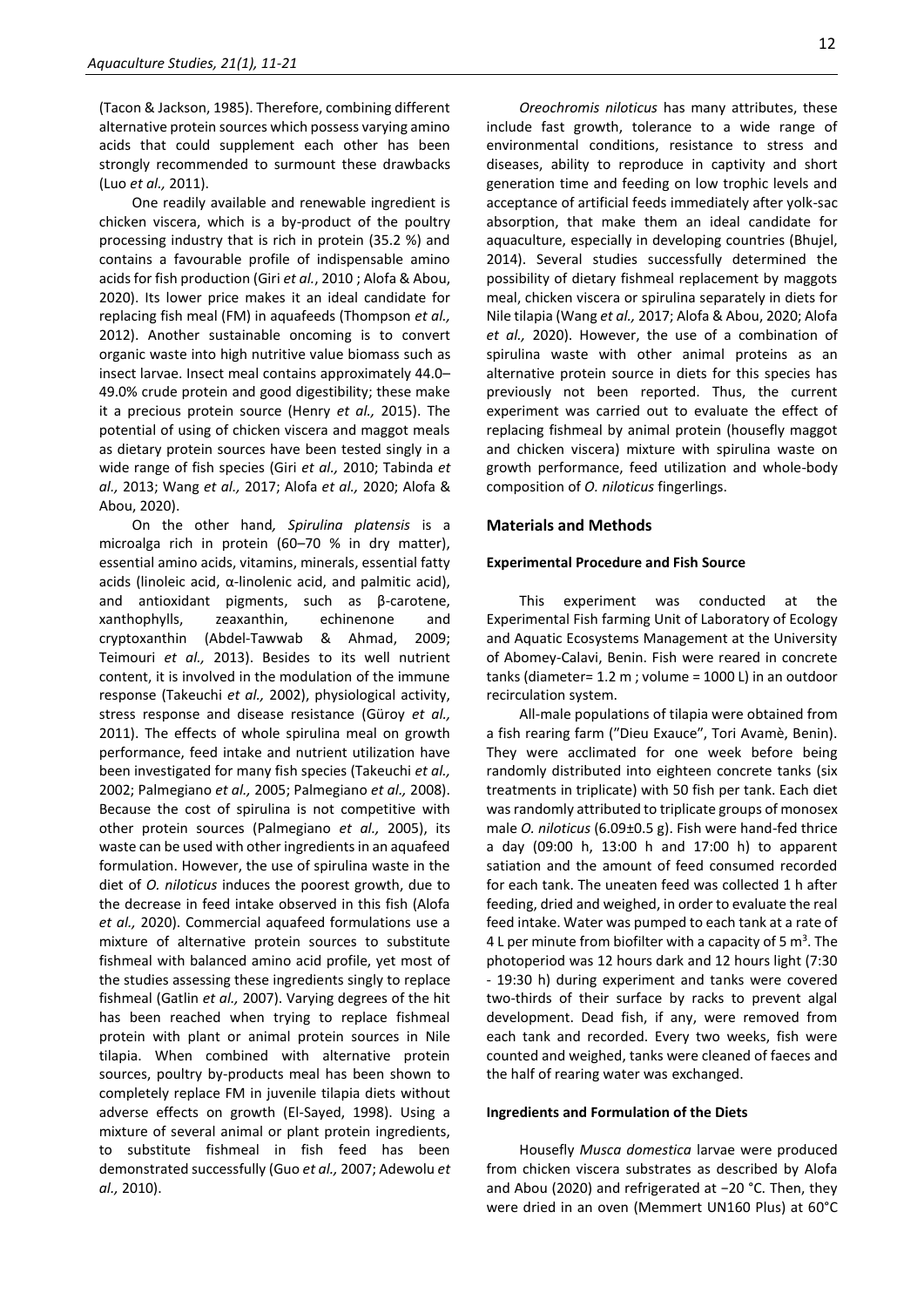before being ground to a homogeneous size and stored in a refrigerator at -4°C before proximate analysis. Fishmeal was made by sun-drying *Sardinella* sp during three days before being ground. *Sardinella* sp were purchased from Dantokpa market. Spirulina (*Spirulina platensis*) wastes were provides by Spirulina Production Unit of the Regional Institute for Development and Health (SPU/RIDH), located at Pahou (Ouidah, Benin). These wastes were generated from the production and packaging process of spirulina. Blood meal was obtained following the procedures described by Alofa *et al.*  (2016). The rest of the ingredients such as corn bran, soybean meal, cottonseed meal, palm oil and salt were purchased from local market in Abomey-Calavi.

Five isonitrogenous (35% crude protein) and isocalorics  $(19 \text{ kJ} \cdot \text{g}^{-1})$  diets were formulated using different combinations of spirulina waste (SW), housefly maggot meal (HMM) and chicken viscera meal (CVM) as protein sources for this experiment. Commercial diet Skretting was also used as a reference diet. Chemical composition of dietary protein sources used for diet formulation is shown in Table 1.

Fish meal was substituted with different combinations of SW, CVM and HMM at 83.33 % and 100% of total protein. Diets were denoted SK (commercial diet Skretting),  $D_0$  (fishmeal based-diet),  $D_1$ (5% FM + 10% SW + 25% HMM), D<sup>2</sup> (5% FM + 10% SW+ 28% CVM), D<sup>3</sup> (5% FM + 20% HMM + 20% CVM) and D<sup>4</sup> (5% SW + 20% HMM + 20% CVM). Blood meal, soybean meal, cottonseed meal and corn bran levels were adjusted accordingly. Dietary protein, lipid and gross energy were adjusted to satisfy the nutritional requirement of Nile tilapia (Jobling, 2012). Formulation, proximate composition and amino acids contents of the experimental diets are presented in Tables 2 and 3 respectively. Amino acids were estimated based on the amino acid proximate composition of the ingredients used in the formulation of the experimental diets. Prices of different ingredients used in the formulation of experimental diets are shown in Table 2.

All dry ingredients were ground using a hammer mill. Salt (mineral) and oil were added to the dry ingredients and were thoroughly mixed with warm water before being pelleted into sizes of 3 mm diameter using a pelleting machine (Bosch MFW3640A). The pellets were then sun-dried for 48 h and later stored in the refrigerator (4 °C) until use.

#### **Calculations**

At the end of the experiment, fish were weighed and their total body length was also recorded individually. Survival rate (SR), specific growth rate (SGR), percent weight gain (PWG), feed conversion ratio (FCR), protein efficiency ratio (PER), condition factor (CF), feed intake (FI), yield, production, incidence cost (IC) and profit index (PI) were evaluated through the following formulae :

| Survival rate (SR, %) = $\frac{\text{final number of fish}}{\text{initial number of fish}} \times 100$                                   |
|------------------------------------------------------------------------------------------------------------------------------------------|
| Percent weight gain (PWG, %) = $\frac{\text{final weight - initial weight}}{\text{initial body weight}} \times 100$                      |
| Daily weight gain (DWG, $g$ /day) = $\frac{final$ weight - intial body weight                                                            |
| Specific Growth Rate (SGR, %) = $\frac{\ln(\text{final weight}) - \ln(\text{initial weight})}{\text{rearing period in days}} \times 100$ |
| Feed intake (FI, $g$ /fish) = $\frac{\text{total amount of the dry feed consumed}}{\text{number of fish}}$                               |
| Feed Conversion Ratio (FCR) = $\frac{\text{total dry feed consumed (g)}}{\text{body weight gain (g)}}$                                   |
| Protein efficiency ratio (PER) = $\frac{\text{body weight gain (g)}}{\text{protein intake (g)}}$                                         |
| Fulton's Condition Factor (CF) = $\frac{\text{final body weight (g)}}{\text{final body length (cm)}^3}$                                  |
| Yield (kg/m <sup>3</sup> ) = $\frac{\text{final biomass per tank (kg)} - \text{initial biomass per tank (kg)}}{\text{volume (m}^3)}$     |
| Production (kg/m <sup>3</sup> /year) = $\frac{Yield \times 365 \text{ days}}{rearing period (days)}$                                     |
| Incidence of cost (IC) = $\frac{\text{Cost of feed}}{\text{kilogram of fish produced}}$                                                  |
| Profit Index (IP) = $\frac{\text{Price of fish produced}}{\text{Price of feed consumed}}$                                                |

#### **Monitoring of Water Quality Parameters**

Parameters such as temperature (°C), pH, dissolved oxygen (mg/L), salinity (psu), conductivity (µS/cm) and total dissolved solids (mg/L) were

**Table 1.** Analysed biochemical composition (% dry matter) of ingredients used for diet formulation

|                        | Chemical composition (% dry matter) |               |           |      |  |  |
|------------------------|-------------------------------------|---------------|-----------|------|--|--|
| Protein sources        | Dry matter                          | Crude protein | Crude fat | Ash  |  |  |
| Sardinella sp Fishmeal | 92.0                                | 66.0          | 7.9       | 15.8 |  |  |
| Chicken viscera meal   | 90.9                                | 35.2          | 22.0      | 6.3  |  |  |
| Spirulina wastes       | 91.5                                | 46.3          | 6.7       | 10.0 |  |  |
| Maggot meal            | 92.7                                | 48.8          | 21.0      | 6.3  |  |  |
| Soybean oilcake        | 94.8                                | 30.0          | 13.2      | 3.7  |  |  |
| Cottonseed oilcake     | 90.0                                | 40.5          | 7.0       | 8.0  |  |  |
| <b>Blood meal</b>      | 90.9                                | 71.9          | 1.7       | 6.4  |  |  |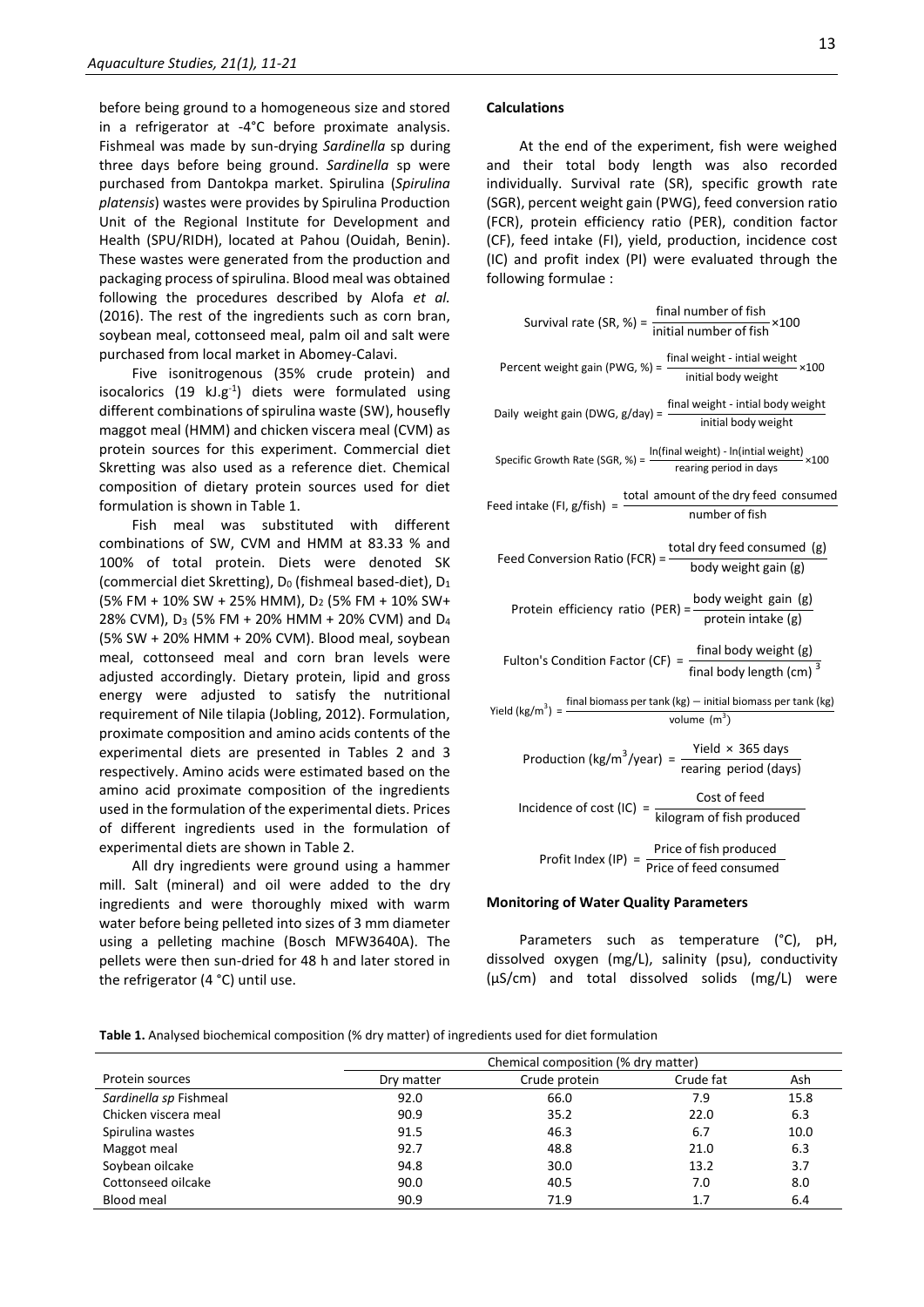measured weekly at a depth of 10 cm with a multiparameter (Hanna HI 9829, v1.04 USA). These parameters were checked three times biweekly. Water samples were taken inside the tanks and nitrate-N, and nitrite-N were measured once weekly with a DR 6000 spectrophotometer (Hach, Loveland, Co, USA).

#### **Sampling for Fish Whole Body Proximate**

The initial sample of twenty fish was randomly selected and stored at -20°C for whole body composition analysis. At the end of the experiment, the total fish number from each tank were counted and individual body length and weight were measured to calculate Fulton' Condition factor (Nash *et al.,* 2006). Ten fish from each tank were randomly selected for analysis of the whole body composition. Fish were ovendried, finely grounded, and homogenized prior to analysis.

#### **Biochemical Analysis**

Proximate composition of ingredients, experimental diets and fish samples were determined according to standard procedures (AOAC, 2005). Dry matter was measured by drying samples in an oven (Memmert UN160 Plus) at 105°C for 24 h. Ash was determined by incineration at 550°C in a furnace (Nabertherm LT/SW) for 16 h. Crude protein was determined by using the Kjeldahl method and estimated by multiplying nitrogen by 6.25. Crude lipid content in samples was determined by Soxhlet method.

#### **Statistical Analysis**

Data are presented as mean±standard deviation (SD). The analyses were performed using Statistical Package for Social Sciences (SPSS IBM version 21 for windows v8.1, Chicago, Illinois, USA). The growth,

Table 2. Formulation and proximate composition of the experimental diets (SK : commercial diet Skretting, D<sub>0</sub>: 30% FM -Control diet, D<sub>1</sub>: 5%FM + 10%SW+25%MM, D<sub>2</sub>: 5%FM+10% SW+28% CVM, D<sub>3</sub>: 5%FM+20% CVM+20% MM, D<sub>4</sub>: 10% SW+20% CVM+20% MM) for Nile tilapia *O. niloticus*

| <b>Experimental diets</b>                                                     |             | SK   | $D_0$ | $D_1$ | D <sub>2</sub> | $D_3$ | $D_4$              |
|-------------------------------------------------------------------------------|-------------|------|-------|-------|----------------|-------|--------------------|
| Ingrédients g $100 g^{-1}$                                                    | Prices      |      |       |       |                |       |                    |
| Sardinella sp fishmeal                                                        | 2.17        |      | 30    | 5     | 5              | 5     |                    |
| Spirulina waste                                                               | 0.42        |      |       | 10    | 10             |       | 5                  |
| Housefly maggot meal                                                          | 0.43        |      |       | 25    |                | 20    | 20                 |
| Chicken viscera meal                                                          | 0.26        |      |       |       | 28             | 20    | 20                 |
| <b>Blood meal</b>                                                             | 0.21        |      | 7     | 7     | 7              | 7     | 7                  |
| Corn bran                                                                     | 0.26        |      | 34    | 24    | 14             | 18    | 14                 |
| Soybean meal                                                                  | 0.65        |      | 15    | 15    | 18             | 15    | 17                 |
| Cottonseed meal                                                               | 0.32        |      | 11    | 11    | 15             | 12    | 14                 |
| Palm oil                                                                      | 1.34        |      | 2     | 2     | $\overline{2}$ | 2     | 2                  |
| Salt (NaCl)                                                                   | 0.42        |      | 1     | 1     |                |       | 1                  |
| Proximate composition                                                         |             |      |       |       |                |       |                    |
| Dry matter (%)                                                                |             |      | 90.18 | 90.11 | 88.95          | 89.98 | 89.92              |
| Crude protein (% DM)                                                          |             | 35   | 35.89 | 35.6  | 35.16          | 35.61 | 35.47              |
| Crude lipid (% DM)                                                            |             | 9    | 8.29  | 11.71 | 13.21          | 14.3  | 14.15              |
| Carbohydrates (% DM)                                                          |             |      | 47.77 | 46.16 | 42.18          | 41.87 | 42.21              |
| Ash (% DM)                                                                    |             | 6.5  | 8.04  | 6.52  | 9.44           | 8.20  | 8.16               |
| Gross Energy (kJ $g^{-1}$ ) <sup>a</sup>                                      |             |      | 20.00 | 21.00 | 20.80          | 21.29 | 21.26              |
| Diet cost (US\$.kg-1)b<br>the contract of the contract of the contract of the | $500 - 111$ | 1.84 | 0.98  | 0.56  | 0.53           | 0.54  | 0.46<br>$\sqrt{2}$ |

a. Gross energy was calculated using the factors of 23.7 kJg<sup>-1</sup>, 39.5 kJg<sup>-1</sup> and 17.2 kJg<sup>-1</sup> protein, lipids and carbohydrates respectively (Guillaume *et al.,* 1999). b. Prices in US\$, 1 US\$= 599.05 FCFA at present. Including

| Table 3. Calculated essential amino acid (EAA) contents of the experimental diets (% of dietary protein) |  |  |  |
|----------------------------------------------------------------------------------------------------------|--|--|--|
|----------------------------------------------------------------------------------------------------------|--|--|--|

| Essential amino acids | Experimental diets |       |                |       |       |                   |  |  |
|-----------------------|--------------------|-------|----------------|-------|-------|-------------------|--|--|
|                       | $D_0$              | $D_1$ | D <sub>2</sub> | $D_3$ | $D_4$ | dietary protein)* |  |  |
| Arginine              | 5.54               | 6.09  | 6.43           | 5.92  | 5.98  | 4.20              |  |  |
| Histidine             | 2.67               | 2.53  | 2.51           | 2.56  | 2.58  | 1.72              |  |  |
| Isoleucine            | 2.98               | 3.17  | 3.32           | 3.17  | 3.47  | 3.11              |  |  |
| Leucine               | 7.16               | 6.70  | 6.49           | 6.50  | 6.87  | 3.39              |  |  |
| Lysine                | 4.91               | 4.90  | 5.08           | 5.34  | 5.25  | 5.12              |  |  |
| Methionine            | 1.94               | 2.04  | 2.15           | 2.11  | 2.13  | 2.68              |  |  |
| Phenylalanine         | 5.08               | 5.49  | 5.91           | 5.66  | 5.53  | 3.75              |  |  |
| Threonine             | 3.46               | 3.41  | 3.48           | 3.38  | 3.70  | 3.75              |  |  |
| Tryptophan            | 1.19               | 1.13  | 0.97           | 1.11  | 0.98  | 1.00              |  |  |
| Valine                | 4.52               | 4.41  | 4.40           | 4.33  | 4.64  | 2.80              |  |  |

\* Essential amino acids requirements of Nile tilapia *O. niloticus* according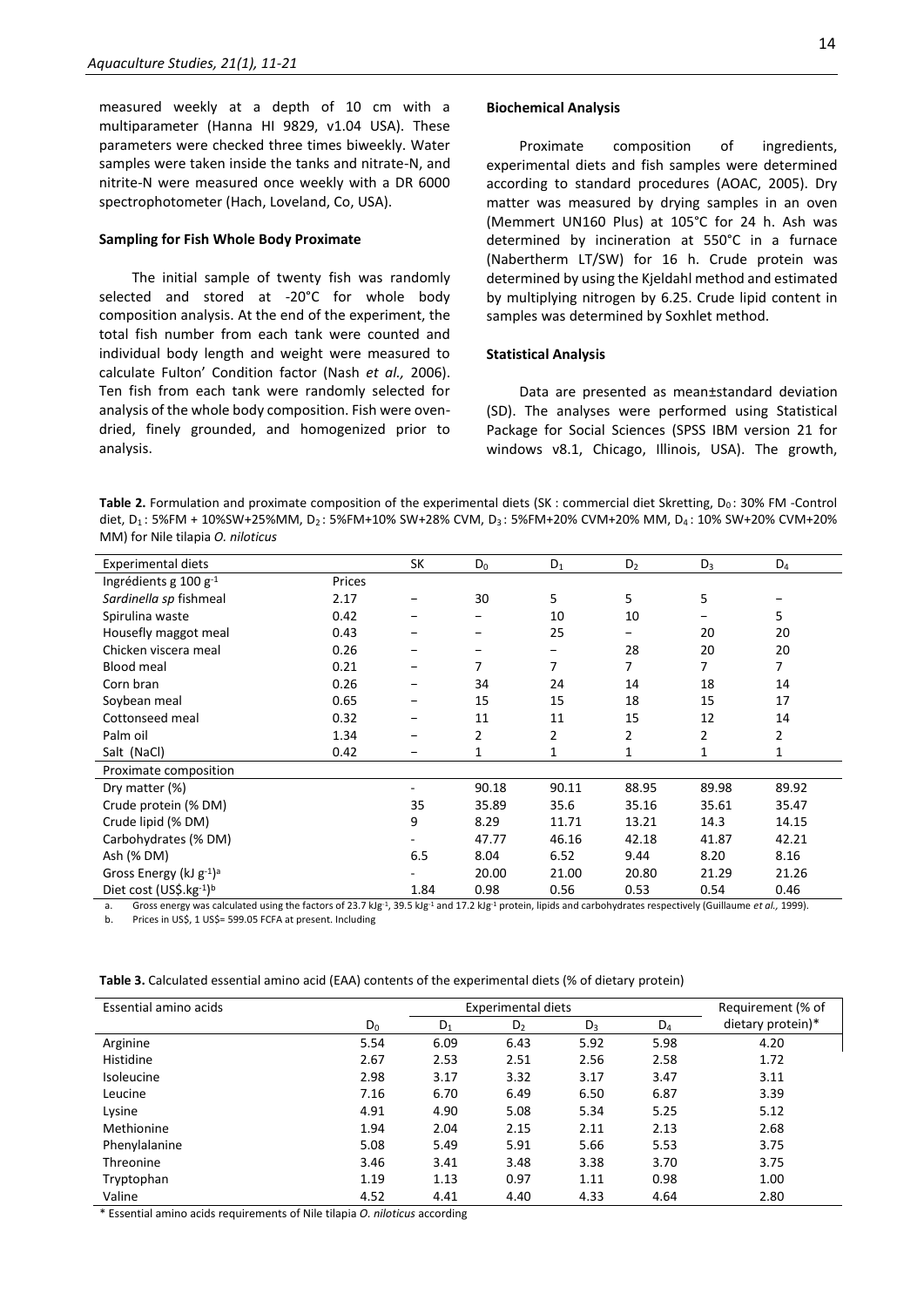nutrient utilization and biochemical composition values were analyzed using one-way analysis of variance (ANOVA 1). The Tukey's multiple range test was used to compare differences among treatment means. Prior analysis, homogeneity of variance was determined using the Hartley statistical test. The differences were considered significant at P<0.05.

#### **Results**

#### **Water Quality**

Water quality parameters values during the feeding experiment are presented in Table 4. The water temperature ranged from 29.88±0.68 to 30.36±1.49 °C, pH from 6.65±0.30 to 6.82±0.30 ; dissolved oxygen from  $3.54\pm0.67$  to  $3.74\pm0.80$  mg.L<sup>-1</sup>; conductivity from 179.79±89.08 to 185.65±86.56 µS/cm ; total dissolved solid from 92.50±46.85 to 94.02±45.27 ppm ; salinity from  $0.08 \pm 0.039$  to  $0.08 \pm 0.040$  mg. L<sup>-1</sup>; nitrate from 2.23 $\pm$ 0.38 to 2.73 $\pm$ 0.35 mg.L<sup>-1</sup> and nitrite from  $0.03 \pm 0.006$  to  $0.04 \pm 0.004$  mg. L<sup>-1</sup>. No significant differences were observed in these parameters.

#### **Survival Rate and Growth Performance**

Culture performance of the fish are summarized on Table 5. The biweekly change in average fish body weight from beginning to the end of this trial is shown in Figure 1. Over the experimental period, survival ranged from 89.29 % to 96.43 % among treatments (Table 5). This parameter was not affected by treatments. Fish fed SK and  $D_0$  weighed 83.65 $\pm$ 2.55 and 80.96±3.54 g at the end of the feeding experiment, and had a feed conversion ratio of 1.2 to 1.24 during feeding trial. Weight gain of Nile tilapia fed the animal blend diet D<sup>3</sup> (1224.5 %) at the 83 % replacement level was statistically similar to those of fish fed the control diets SK and  $D_0$  (1273.5 and 1229.4 %, respectively), but final weight (66.68±1.48 g), specific growth rate (2.85±0.03 % per day) and daily weight gain (0.72±0.02 g. days<sup>-1</sup>) of fish fed the diet with 100% replacement fishmeal (Diet D4) were significantly lower (P<0.05). As shown in Figure 1, compared to control diet  $D_0$  and Skretting, fish fed diet  $D_3$  showed similar average weight growth pattern during feeding trial. However, the others experimental diets showed significant decrease in SGR and FBW. Mixture of animal protein sources (housefly larvae and chicken viscera) with spirulina waste-based diets did not affect fish condition factor (1.80±0.04 - 1.97±0.05).

Growth performance in fish fed the experimental diets  $D_1$  and  $D_2$  was significantly lower than those fed the control diet SK and  $D_0$  in many responses (P<0.05). Fish fed the SW and CVM combination diets (diet D2) showed significantly lower daily weight gain and specific growth rate values than fish fed the control diets and not significantly differed from values of fish fed the SW and HMM blend (diet  $D_1$ ) at the same dietary level.

**Table 4.** Water quality parameters (±SE) in *O. niloticus* rearing tanks during the experimental period

| <b>Treatments</b> |                 |                  |                  |                 |                  |  |  |
|-------------------|-----------------|------------------|------------------|-----------------|------------------|--|--|
| SK                | $D_0$           | $D_1$            | D <sub>2</sub>   | $D_3$           | $D_4$            |  |  |
| $6.69 \pm 0.25$   | $6.65 \pm 0.30$ | $6.66 \pm 0.33$  | $6.78 \pm 0.47$  | $6.82 \pm 0.30$ | $6.75 \pm 0.50$  |  |  |
| 29.88±0.68        | 30.08±0.72      | 29.88±0.78       | $30.10 \pm 0.70$ | 29.97±0.72      | $30.36 \pm 1.49$ |  |  |
| $3.54 \pm 0.59$   | $3.58 + 0.71$   | $3.56 \pm 0.81$  | $3.54 \pm 0.67$  | $3.52 \pm 0.74$ | $3.74 \pm 0.80$  |  |  |
| 180.77±83.58      | 185.65±86.56    | 183.03±87.20     | 181.38±86.90     | 179.64±89.08    | 183.02±82.46     |  |  |
| 93.69±45.15       | 94.69±45.19     | 94.02±45.27      | 93.60±45.96      | 92.50±46.85     | 93.31±42.29      |  |  |
| $0.08 \pm 0.036$  | $0.08 + 0.039$  | $0.08 \pm 0.040$ | $0.08 + 0.040$   | $0.08 + 0.040$  | $0.08 + 0.038$   |  |  |
| $1.92 \pm 0.11$   | $1.94 \pm 0.21$ | $1.96 \pm 0.18$  | $1.90 + 0.26$    | $1.98 + 0.18$   | $1.92 \pm 0.24$  |  |  |
| $0.04 \pm 0.01$   | $0.03 \pm 0.01$ | $0.04 \pm 0.01$  | $0.03 \pm 0.01$  | $0.03 \pm 0.01$ | $0.04 \pm 0.01$  |  |  |
|                   |                 |                  |                  |                 |                  |  |  |

**Table 5.** Growth performance, survival rate and feed utilization of juvenile Nile tilapia fed with six experimental diets for 12 weeks

|                                                 | Dietary treatments            |                                |                               |                                |                                |                               |  |  |
|-------------------------------------------------|-------------------------------|--------------------------------|-------------------------------|--------------------------------|--------------------------------|-------------------------------|--|--|
| Parameters                                      | SK                            | $D_0$                          | $D_1$                         | D <sub>2</sub>                 | $D_3$                          | $D_4$                         |  |  |
| Average final weight (g)                        | $83.65 \pm 2.55^a$            | $80.96 \pm 3.54$ <sup>ab</sup> | $60.43 \pm 1.98$ <sup>d</sup> | $71.13 \pm 2.43$ <sup>bc</sup> | $80.66 \pm 2.97$ <sup>ab</sup> | 66.68±1.48 <sup>cd</sup>      |  |  |
| Survival rate (%)                               | 92.86±3.37                    | 95.24±3.37                     | $95.24 \pm 3.37$              | 89.29±5.05                     | 96.43±1.68                     | 91.67±1.68                    |  |  |
| Specific growth rate $(\%$ .day <sup>-1</sup> ) | $3.12 \pm 0.04$ <sup>a</sup>  | $3.08 \pm 0.05$ <sup>ab</sup>  | $2.73 \pm 0.04$ <sup>d</sup>  | $2.93 \pm 0.04$ <sub>bc</sub>  | $3.08 \pm 0.04$ <sup>ab</sup>  | $2.85 \pm 0.03$ <sup>cd</sup> |  |  |
| Daily weight gain $(g.day^{-1})$                | $0.92 \pm 0.03$ <sup>a</sup>  | $0.89 \pm 0.04$ <sup>ab</sup>  | $0.65 \pm 0.02$ <sup>d</sup>  | $0.77 \pm 0.03$ <sub>bc</sub>  | $0.89 \pm 0.04$ <sup>ab</sup>  | $0.72 \pm 0.02c^{d}$          |  |  |
| Percent weigh gain (%)                          | 1273.5±41.9ª                  | 1229.4±58.1ab                  | 892.2±32.6 <sup>d</sup>       | 1068.0±39.8bc                  | 1224.5±48.7ab                  | 994.8±24.2cd                  |  |  |
| Fulton's condition factor K                     | $1.84 \pm 0.01$               | $1.97 \pm 0.05$                | 1.85±0.08                     | $1.86 \pm 0.05$                | $1.90+0.10$                    | $1.80 \pm 0.04$               |  |  |
| Yield $(kg.m^{-3})$                             | $3.01 \pm 0.22$ <sup>a</sup>  | $2.99 \pm 0.26$ <sup>a</sup>   | $2.16 \pm 0.16^b$             | $2.41 \pm 0.24$ <sup>ab</sup>  | $3.01 \pm 0.06^a$              | $2.31 \pm 0.10^{ab}$          |  |  |
| Production ( $kg.m^{-3}$ .year <sup>-1</sup> )  | $13.07 \pm 0.95$ <sup>a</sup> | $12.97 \pm 1.11$ <sup>a</sup>  | $9.40 \pm 0.72^b$             | $10.49 \pm 1.05^{ab}$          | 13.08±0.28 <sup>a</sup>        | $10.05 \pm 0.45^{ab}$         |  |  |
| Feed intake $(g.fish-1)$                        | $92.32 \pm 6.62$ <sup>a</sup> | $92.26 \pm 0.66^{\circ}$       | 64.58±3.53 <sup>b</sup>       | 78.88±3.91ab                   | $92.40 \pm 6.50$ <sup>a</sup>  | 88.02±4.46ª                   |  |  |
| Feed conversion ratio                           | $1.20 \pm 0.04$ <sup>a</sup>  | $1.24 \pm 0.05^a$              | $1.20 \pm 0.01$ <sup>a</sup>  | $1.23 \pm 0.01$ <sup>a</sup>   | $1.24 \pm 0.04$ <sup>a</sup>   | $1.47 \pm 0.04^b$             |  |  |
| Protein efficiency ratio                        | $2.39 \pm 0.09$ <sup>a</sup>  | $2.31 \pm 0.10^a$              | $2.39 \pm 0.03$ <sup>a</sup>  | $2.33 \pm 0.01$ <sup>a</sup>   | $2.30 \pm 0.07$ <sup>a</sup>   | $1.95 \pm 0.05^b$             |  |  |

Values are represented as triplicate mean±SE, with 50 fish in each replicate. Different superscripts within a row indicate significant differences among means (P<0.05). Initial weight=6,09±0,5 g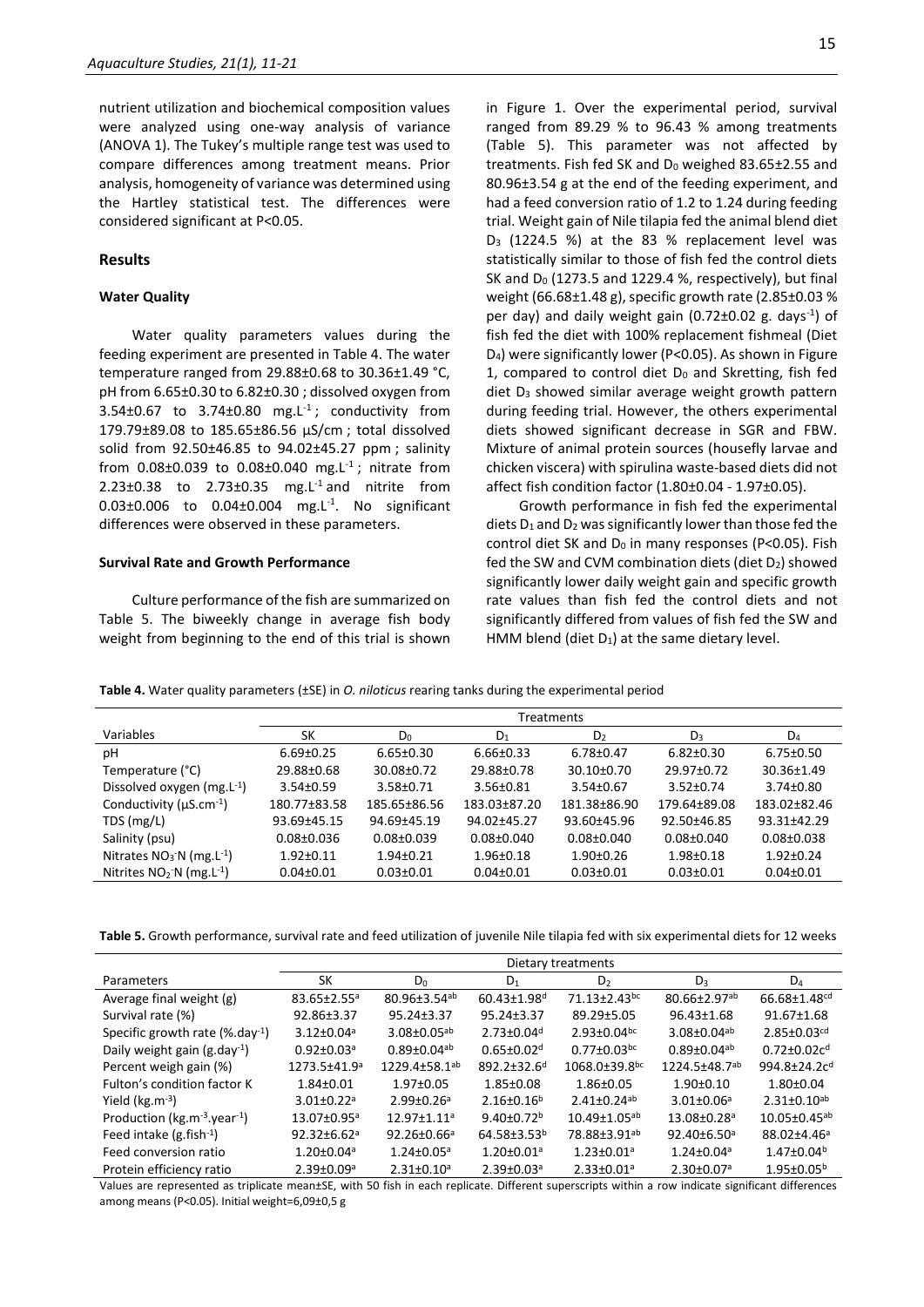#### **Feed Utilization**

Results obtained for feed utilization are shown in Table 5. Feed intake differed between the groups and was significantly lower in fish fed diets  $D_1$  and  $D_2$ compared to those fed with other diets. FCR ranged between 1.20 and 1.47. Feed conversion ratio and protein efficiency ratio of fish fed D<sup>4</sup> (100% FM replacement) were also affected (P<0.05), compared to fish fed the control diets. The significantly lowest protein efficiency ratio (1.95±0.05) was observed in diet D4. There were no significant differences in protein efficiency ratio between the other treatments  $(2.30\pm0.07 - 2.39\pm0.09)$ . Fish fed diet D<sub>1</sub>, D<sub>2</sub> and D<sub>3</sub> performed equally well in terms of FCR compared with fish fed the control diets ( $D_0$  and SK). The higher FCR (1.47) and lower PER (1.95) were observed in the fish fed diet without fishmeal D4.

#### **Profitability Analysis and Carcass Composition**

As shown in Table 6, using of combination of SW, CVM and HMM in *O. niloticus* diets ensued in decrease of feed cost (0.46 - 0.56  $US\$ , kg $^{-1}$ ) and incidence cost  $(0.30 - 0.32 \text{ US}5 \text{ kg}^{-1})$  as well as increase profit index. The maximum reduction incidence cost was reached with fishmeal free diet. Fish fed with D<sup>4</sup> showed significantly higher profit index (3.28) than that of control groups SK and D0.

Table 7 presents the whole-body composition of the fish. Dry matter (range : 92.26-94.77 %) and crude protein (range : 58.95-60.80 %) of fish fed all diets were not significantly different. Lipid deposition (range :

28.23-32.89%) in fish fed CVM diets is significantly higher, whereas ash content (11.67-30.41) decreased (P<0.05). Increasing levels of animal protein sources resulted in higher lipid content in the fish carcass.

#### **Discussion**

Water quality parameters were maintained within the range recommended by Delong *et al.* (2009) for *O. niloticus*. There was no difference in survival and condition factor in the present study for any dietary treatments, which ranged from 89.29 to 96.43 % and 1.80 and 1.97 respectively among treatments. This is similar to what has been reported in same species (Suloma *et al.,* 2014; Khalifa *et al.,* 2018). The trend of survival rate recorded in this investigation is similar to that reported for *O. niloticus* (Obirikorang *et al.,* 2015; Kubiriza *et al.,* 2018). The high survival rate shows that *O. niloticus* fed each diet were in good health and mortality recorded during the trial could be attributed to stress due to physical handling.

Housefly maggot meal (HMM) and chicken viscera meal (CVM) used in the present work had a crude protein content of 48.8 % and 35.2 % respectively. These contents are similar to the values previously reported for these alternative protein sources (Giri *et al.,* 2010; Oké *et al.,* 2016). The analysis of the proximate composition of housefly larvae produced from chicken viscera substrate reveals a higher protein content than SW and CVM but lower than *Sardinella* fishmeal and higher in crude fat content than either SW or FM (Table 1). Here, monosex male population was used. Males are better than females due to their fast-growth rate, better



**Figure 1.** Changes in body weight (g) of Nile tilapia fingerlings fed the experimental diets for 12 weeks.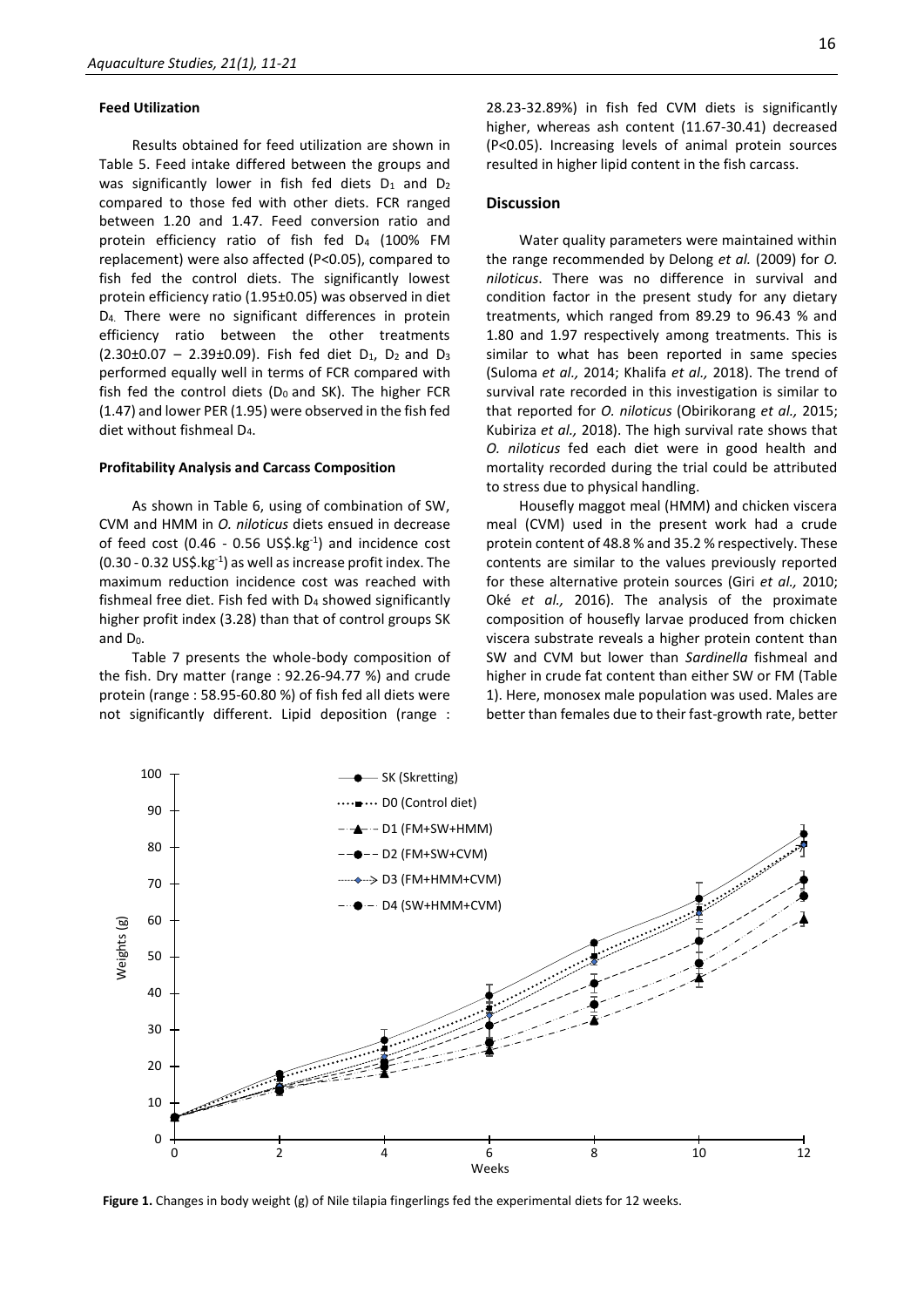feed conversion ratio and relatively higher survival rate (Angienda *et al.,* 2010; Omasaki *et al.,* 2017). According to the results obtained in this study, the use of chicken viscera meal and housefly maggot produced from this by-product can partially replace *Sardinella sp* FM in diets for monosex Nile tilapia without affecting growth performance, the feed conversion and protein efficiency ratios. The results of the current study show that fish fed diet  $D_3$  containing chicken viscera and housefly maggot meal (ratio 1:1) had a growth performance similar to those fed control diets. Similar results have been reported by Burr *et al.* (2012) who observed that fishmeal levels could be reduced from 53 % to 10 % without a reduction in growth performance when mixtures of animal and plant protein sources were used in rainbow trout *Oncorhynchus mykiss* diets. Moreover, about 50% fishmeal was replaced by a mixture of rendered animal protein (feather, chicken offal and maggot meals, 4:3:2) in African catfish *Clarias gariepinus* diets without affecting growth (Adewolu *et al.,* 2010). Guo *et al.* (2007) reported that the combination of rendered animal protein ingredients can replace most of the fishmeal in practical diets for cuneate drum *Nibea miichthioides*. Previous study indicated dietary fish meal for Nile tilapia could be reduced to 10% by incorporating housefly maggot singly (Alofa *et al.,* 2020). Feed combination is mostly recommended as they induce better performance than when a single feed is used alone, so mixture accommodate a complementary blending of nutrients including amino acids (Santiago & Lovell, 1988). Growth is strongly related to feed intake and the ability of the fish to use ingested feed (Carter *et al.,* 2001). In this trial, the control groups showed feed intake levels higher than those of  $D_1$  groups, and the effects of lower feed intake in the latter dietary treatments resulted in the lower specific growth rates.

*O. niloticus* is apt to use effectively cyanobacteria due to its omnivorous nature (Ibrahem *et al.,* 2013). Curiously, when spirulina waste is used in combination with CVM ( $D_1$ ) or HMM ( $D_2$ ), it caused a negative effect on feed intake. Diets were not readily accepted by fish fed diets  $D_1$  and  $D_2$ , showing that there were problems relating to the palatability of spirulina waste supplemented diets, except for total fishmeal replacement diet D4, in which fish showed a relative acceptance. No publications on feeding spirulina waste to fish could be found. Nonetheless, the inclusion of microalgae such as the green algae *Desmochloris sp* derived from biofuel by-product, *Spirulina maxima* and *S. platensis* did not produce detrimental effects on fish growth in hybrid red tilapia *Oreochromis mossambicus × O. niloticus* (Ungsethaphand *et al.,* 2010; Garcia-Ortega *et al.,* 2015; Sarker *et al.,* 2016) and others species (Palmegiano *et al.,* 2005; Güroy *et al.,* 2012). On the contrary, the inclusion of whole spirulina meal in diets results in improved growth performance feed efficiency and digestibility for several species including yellowtail cichlid *Pseudotropheus acei* (Güroy *et al.,* 2012), Nile tilapia *O. niloticus* (Sarker *et al.,* 2016 ; Velasquez *et al.,* 2016) and rainbow trout (Teimouri *et al.,* 2013). Thus, the poor results obtained for the SW diet can be related to poor feed intake. In addition, feeds were offered *ad libitum*, palatability was adversely affected by spirulina wastes inclusion in diets, which might be because of the non-supplementation of amino acids. This difference can be explained by the low palatability of SW. However, reduced feed intake and low palatability were observed in Atlantic cod *Gadus morhua* fed diets containing algae mixture (Walker and Berlinsky, 2011).

Feeding the least fishmeal diets is most important in fish rearing industry (Wang *et al.,* 2008). Total replacement of fish meal by the mixture of animal and algae protein sources (diet D4) reduced weight gain and feed utilization parameters. This observation is in line with that of Burr *et al.* (2012) who showed that there was an inverse relationship between growth

**Table 6.** Summary of cost benefit analysis of Nile tilapia fed the test diets

| <b>Diets</b>                    | SК                            | $D_0$                         | $D_1$                        | D,                            | D3                            | $D_4$                        |
|---------------------------------|-------------------------------|-------------------------------|------------------------------|-------------------------------|-------------------------------|------------------------------|
| <b>Parameters</b>               |                               |                               |                              |                               |                               |                              |
| Feed cost $(US\hat{S}.kg^{-1})$ | 1.98                          | 0.98                          | 0.56                         | 0.53                          | 0.54                          | 0.46                         |
| Cost of feed intake (US\$)      | 7.25±0.78 <sup>a</sup>        | $4.47 \pm 0.19^b$             | $1.89 \pm 0.17$ <sup>c</sup> | $2.10\pm0.22$ <sup>c</sup>    | $2.62 \pm 0.14$ <sup>c</sup>  | $1.93 \pm 0.13$ <sup>c</sup> |
| Cost of fish produced (US\$)    | $8.24 \pm 0.60$ <sup>a</sup>  | $8.18 \pm 0.70$ <sup>a</sup>  | $5.93 \pm 0.45^b$            | $6.62 \pm 0.66$ <sup>ab</sup> | $8.25 \pm 0.17$ <sup>a</sup>  | $6.33 + 0.29$ <sup>ab</sup>  |
| Incidence cost                  | $0.88 \pm 0.031$ <sup>a</sup> | $0.55 \pm 0.024$ <sup>b</sup> | $0.32 \pm 0.004$ c           | $0.32 \pm 0.002$ c            | $0.32 \pm 0.010$ <sup>c</sup> | $0.30 \pm 0.007$ c           |
| Profit index                    | $1.14 \pm 0.04$ <sup>c</sup>  | $1.83 \pm 0.08^b$             | $3.14 \pm 0.04$ <sup>a</sup> | $3.15 \pm 0.02$ <sup>a</sup>  | $3.15 \pm 0.10^a$             | $3.28 \pm 0.08$ <sup>a</sup> |
| .                               |                               |                               |                              |                               |                               |                              |

Different superscripts within a row indicate significant differences among means (P<0.05)

**Table 7.** Whole-body composition of *O. niloticus*fed the six experimental diets containing different combinations of chicken viscera, housefly maggot meal and spirulina waste (Sk, commercial diet Skretting SK; D0, control diet containing 30% FM; D1, FM+SW+HMM; D2, FM+SW+CVM, D3, FM+HMM+CVM; D4, SW+CVM+HMM)

| Parameter     | Initial    | SK              | D <sub>0</sub>           | D <sub>1</sub>               | D٦                       | D٩                          | D۵                  |
|---------------|------------|-----------------|--------------------------|------------------------------|--------------------------|-----------------------------|---------------------|
| Dry matter    | 94.61±0.00 | $92.60 + 2.94$  | $92.26 + 0.13$           | 93.54+2.77                   | 94.69+1.68               | 94.13+1.21                  | 94.77±0.64          |
| Crude protein | 58.95+0.46 | 59.49+0.67      | 59.12+0.89               | 60.80+1.32                   | $60.23 + 1.04$           | 59.33+1.01                  | 58.77+1.42          |
| Crude fat     | 11.89+0.78 | $28.23 + 4.22$  | 29.95+0.08 <sup>cd</sup> | $26.54 + 0.21$ <sup>d</sup>  | 29.83+0.20 <sup>bc</sup> | $32.89 + 0.53a$             | $33.54 + 1.12^{ab}$ |
| Ash           | 24.15+0.00 | $30.41 + 0.60a$ | 15.61+0.24 <sup>cd</sup> | $14.77 + 0.64$ <sup>cd</sup> | $14.32 + 2.96$ cd        | $11.67 + 3.24$ <sup>d</sup> | 19.80+0.07bc        |

Different superscripts within a row indicate significant differences among means (P<0.05)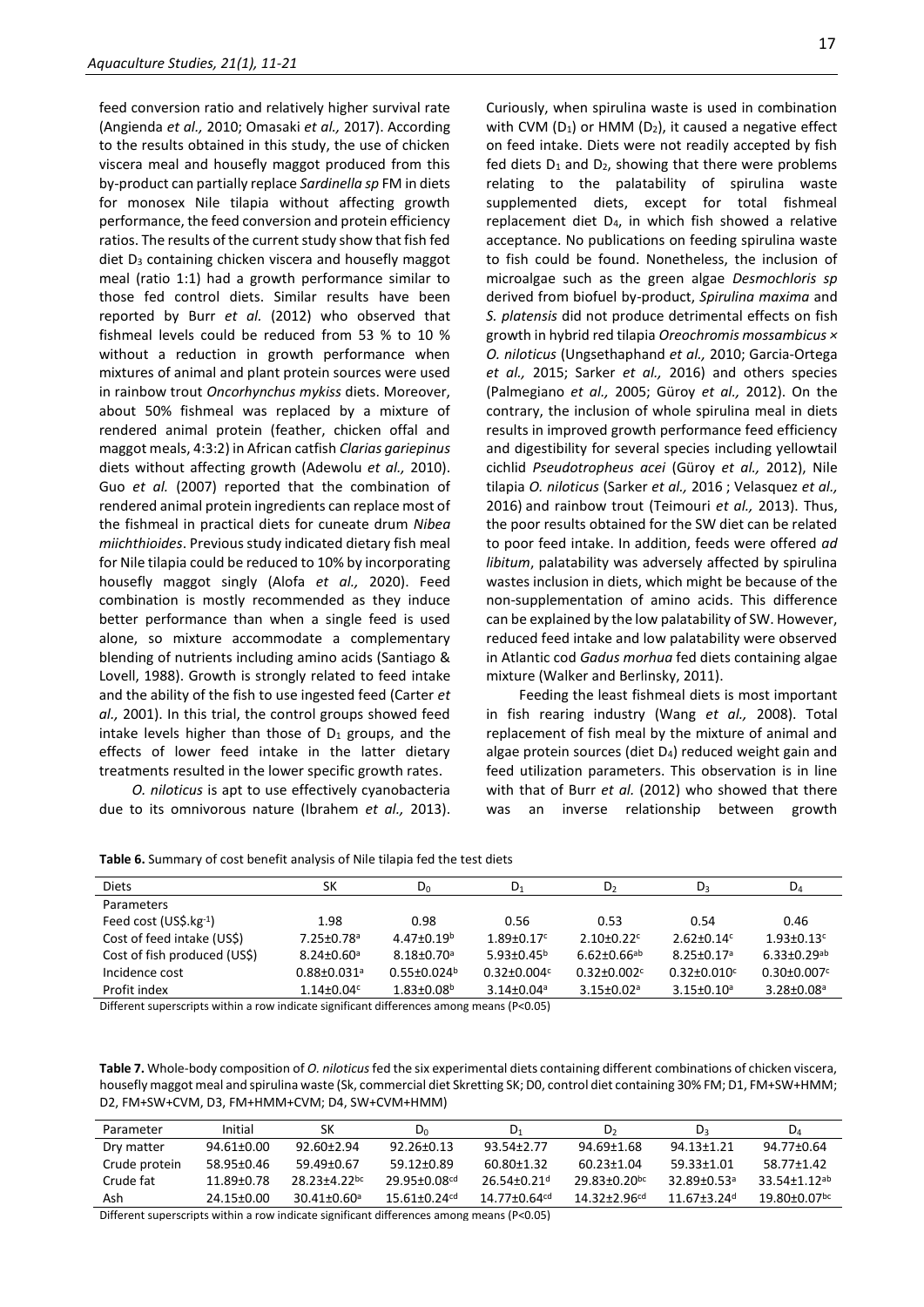performance and total substitution of fish meal by soy protein concentrate combined with corn gluten and poultry by-products meal in rainbow trout diet. Total replacement fishmeal by soy protein concentrate in *Paralichthys olivaceus* diet decreased growth performance (Tushe *et al.,* 2012). In most investigations, *O. niloticus* fed diets containing a single alternative protein source or combination of protein sources shown decreased growth at high levels of replacement except when the practical diets contained 10-20 % fishmeal (Obirikorang *et al.,* 2015 ; Khalifa *et al.,* 2018 ; Kubiriza *et al.,* 2018). This could be associated with differences between amino acid profile and availability of alternative protein sources and fishmeal and the deficiency of other essential nutrients at some plant protein sources. Nevertheless, a combination of poultry meal, wheat flour, and corn protein concentrate proteins could completely replace fishmeal in diets for post-smolt Atlantic salmon *Salmo salar* (Davidson *et al.,* 2016). Moreover, soy concentrate could be completely replaced FM in *O. niloticus*fingerlings diet (Ribeiro *et al.,* 2016). Heralth *et al.* (2016) indicated that distillers' dried grains with solubles were the best choice for fishmealfree diet for *O. niloticus* juveniles (4.0–4.5 g).

The FCR observed in the current study ranged between 1.2 and 1.47. These values are similar to those observed in the experiment of Ogello *et al.* (2017) (1.22- 2.17) and Hossain *et al.* (2002) (0.96-1.42) on tilapia in warm water recirculating system but for higher than those observed by Herath *et al.* (2016) under similar conditions. Mridha *et al.* (2017) obtained higher values of FCR for *O. niloticus* reared in a rain-fed rice–fish ecosystem for 120 days. The same trend was observed in juveniles of *O. niloticus* reared in tanks (1.37–2.34) during 86 days (Silva e*t al.,* 2015; Ribeiro *et al.,* 2016). The FCR (1.22) values obtained with chicken viscera meal and maggot meal mixture  $D_3$  is best than those reported by El-Sayed (1998) (1.86 - 2.48), which were obtained by using singly or combination of meat and bone meal, blood meal and poultry by-products meal. Except for fish fed diet D<sup>4</sup> (100% fishmeal replacement), protein efficiency ratio values in all experimental diets were higher than 2.00. This indicates efficient utilization of dietary protein.

The study shows that FM can be greatly reduced using a mixture of chicken viscera meal and maggot meal in diets for Nile tilapia with no significant effects on fish growth and body composition. These results contribute to the tilapia nutrition to enhance the sustainability of fish feeds by using a combination of animal protein sources ingredients. Fish fed the control diets showed lower crude lipid and ash contents in carcass than fish fed the experimental diets. This corroborates the results of previous studies on the cuneate drum (Guo *et al.,* 2007; Wang *et al.,* 2006) and grouper *Epinephelus coioides* (Milliamena, 2002). Considering that body lipid content did significantly differ between fish fed control diets and experimental diets, it is speculated that replacing fishmeal with a

mixture of CVM and HMM might negatively affect the digestive function of the gut of Nile tilapia. This could also be explained by the lipid content of these animal protein sources, used for diet formulation.

Economic analysis of using a mixture of SW, CVM and HMM as a fishmeal substitute was equally undertaken. The interest of using alternative protein sources in *O. niloticus* diets does not depend perforce in their nutrient profile but in their availability and low costs (Goda *et al.,* 2007). In this experiment, the economic analysis of these unconventional protein sources shows that these protein sources were more economical compared with fishmeal. Of all the experimental diets, the incidence cost (the price of feed per kg of fish produced) was highest in the commercial diet SK (0.88) followed to fishmeal based-diet  $D_0$  (0.55). Using chicken viscera and housefly maggot meal in *O. niloticus* diets ensued in the decrease of feed cost as well as increase profit index (3.14-3.28 *versus* 1.14-1.83 with control diets). This is due to the low production cost of chicken viscera and maggot meals which is approximately 88 and 80 % of the cost of *Sardinella sp* fishmeal, respectively.

Finally, this study demonstrated that diet containing a combination of 20% chicken viscera meal and 20% housefly maggot meal with only 5 % fishmeal resulted in comparable Nile tilapia growth compared to a commercial feed and fishmeal-based diet. Thus, the inclusion of fishmeal in the diet of *O. niloticus* is reduced from 30 to 5 % using a combination of chicken viscera and housefly maggots. We suggest these ingredients as an appropriate alternative for marine fishmeal in the sustainable production of Nile tilapia*,* for ensuring the food security of the most vulnerable populations in Benin.

#### **Acknowledgements**

This study was partially supported by the Institute of Food Security, Faculty of Agronomic Sciences, University of Abomey-Calavi under the NICHE Project BEN-176. Alofa CS benefited from the grant by the Ministry of Higher Education and Scientific Research of the Republic of Benin through the ''PhD Students Support Program''.

#### **References**

- Abdel-Tawwab, M., & Ahmad, H.M. (2009). Live *Spirulina platensis* (*Arthrospira platensis*) as a growth and immunity promoter for Nile tilapia, *Oreochromis niloticus* (L.), challenged with pathogenic *Aeromonas hydrophila*, *Aquaculture Research*, 40, 1037-1046. https://doi.org/10.1111/j.1365-2109.2009.02195.x
- Adewolu, M.A., Ikenweiwe, N.B., & Mulero, S.M. (2010). Evaluation of an animal protein mixture as a replacement for fishmeal in practical diets for fingerlings of *Clarias gariepinus* (Burchell, 1822). *The Israeli Journal of Aquaculture–Bamidgeh*, 62, 237-244.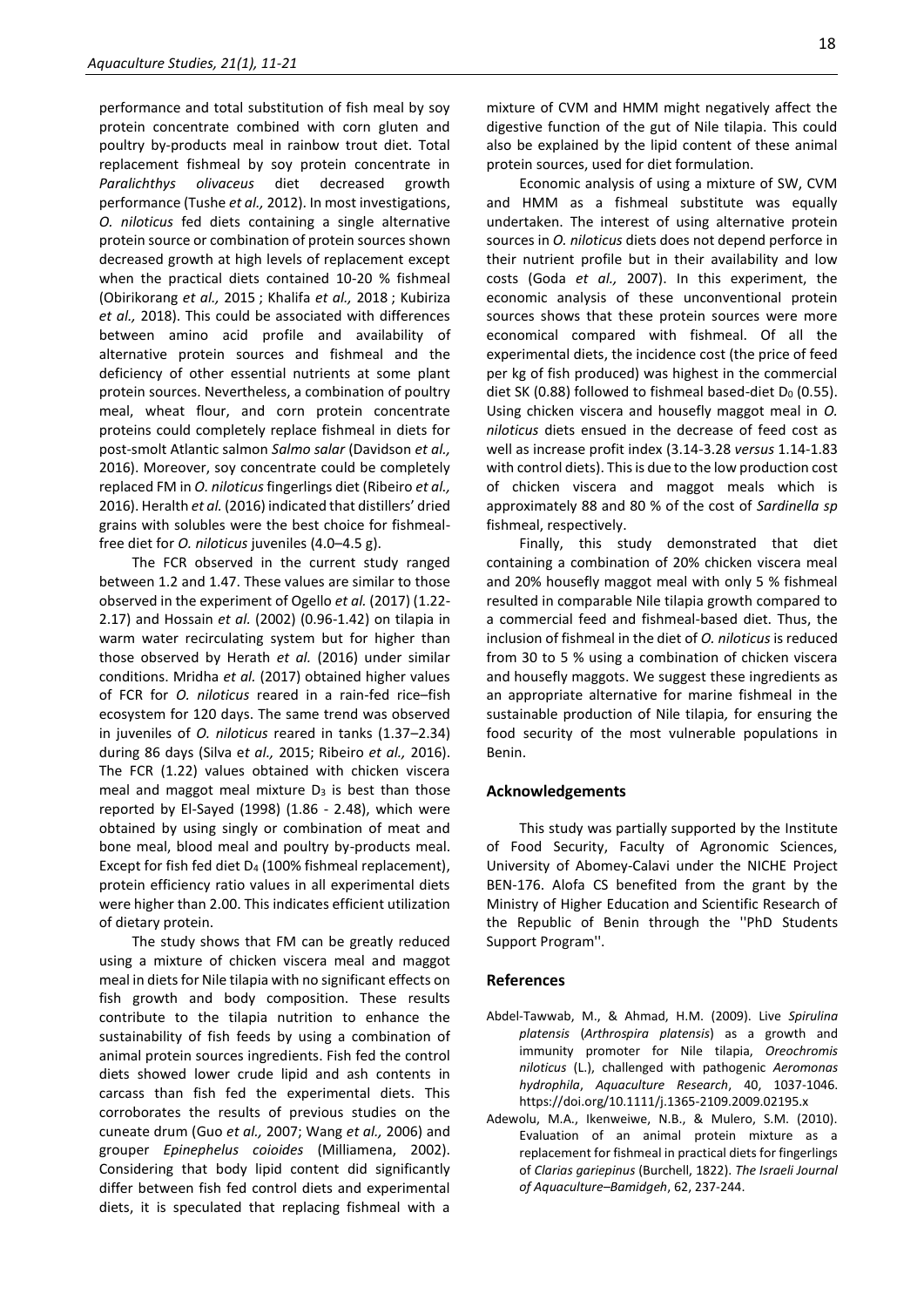- Agbo, N.W., Madalla, N. & Jauncey, K. (2015). Mixtures of oilseed meals as dietary protein sources in diets of juvenile Nile tilapia (*Oreochromis niloticus* L.), *Journal of Science and Technology*, 35 (3), 11-24.
- Alofa, C.S., & Abou, Y. (2020). A comparison between chicken viscera and housefly maggot cultured from this byproducts for Nile tilapia Diets : Growth Performance, Feed Utilization and Whole Body Composition. *Asian Journal of Fisheries and Aquatic Research*, 5(3), 1-12. https://doi.org/10.9734/ajfar/2019/v5i330075
- Alofa, C.S., Adite, A., & Abou, Y. (2020). Evaluation of Spirulina (*Spirulina platensis*) wastes and live housefly (*Musca domestica*) larvae as dietary protein sources in diets of *Oreochromis niloticus* (Linnaeus 1758) fingerlings. *Aquatic Research*, 3(1), 24-35. https://doi.org/10.3153/AR20003
- Alofa, C.S., Oke V., & Abou, Y. (2016). Effect of replacement of fish meal with broiler chicken viscera on growth, feed utilization and production of African catfish *Clarias gariepinus* (Burchell, 1822). *International Journal of Fisheries and Aquatic Studies*, 4(6), 182-186.
- Angienda, P., Aketch, B., & Waindi, E. (2010). Development of all-male fingerlings by heat treatment and the genetic mechanism of heat induced sex determination in Nile tilapia (*Oreochromis niloticus L.*). *International Journal of Biological Sciences*, 6, 38-42.
- doi.org/10.5281/zenodo.1328738
- AOAC. (2005). Official Methods of Analysis (18th ed.) Gaithersburg, MD : Association of Official Analytical Chemists.
- Bhujel, R.C. (2014). A manual for tilapia business. CABI Nosworthy Way Wallingford Oxfordshire OX10 8DE UK, 199 pp.
- Burr, GS., Wolters, WR., Barrows, F.T., & Hardy, R.W. (2012). Replacing fishmeal with blends of alternative proteins on growth performance of rainbow trout (*Oncorhynchus mykiss*), and early or late stage juvenile Atlantic salmon (*Salmo salar*) *Aquaculture* 334-337, 110-116. https://doi.org/10.1016/j.aquaculture.2011.12.044
- Carter, C., Houlihan, D., Kiessling A., Médale F., & Jobling, M. (2001). Physiological effects of feeding. *Food intake in fish*, 297-331.

https://doi.org/10.1002/9780470999516.ch13

Davidson, J., Barrows, F.T., Kenney, PB., Good, C., Schroyer, K., & Summerfelt, ST. (2016). Effects of feeding a fishmealfree versus a fishmeal-based diet on post-smolt Atlantic salmon Salmo salar performance, water quality, and waste production in recirculation aquaculture systems. *Aquacultural Engineering*, 74, 38-51.

https://doi.org/10.1016/j.aquaeng.2016.05.004

- DeLong, D., Losordo, T.M., & Rakocy, J. (2009). Tank culture of tilapia. United States Department of Agriculture, Cooperative State Research, Education and Extension Services, 1-8.
- El-Sayed, A.F.M. (1998). Total replacement of fish meal with animal protein sources in Nile tilapia. *Aquaculture Research*, 29, 275-280. https://doi.org/10.1046/j.1365- 2109.1998.00199.x
- Fapohunda, O.O. (2012). Evaluation of processed soybean meal in the feeding of *Clarias gariepinus* fingerlings. *Journal of animal science advances*, 2(2), 244-249.
- García-Ortega, A., Martínez, S.L., Sarnoski P.J., Gonsalves D., & Wall M.M. (2015). Use of biofuel by-products from green algae *Desmochloris* sp and diatom *Nannofrustulum* sp in diets for Nile tilapia *Oreochromis niloticus*. *Journal of*

*Aquaculture Engineering and Fisheries Research*, 1, 144- 154. https://doi.org/10.3153/jaefr15016

- Gatlin, D.M., Barrows F.T., Brown, P.K., Dabrowski, T.G., Gaylord, R.W., Hardy, E., … Wurtele, E. (2007). Expanding the utilization ofsustainable plant products in aquafeeds : a review. *Aquaculture Research*, 38, 551-579. https://doi.org/10.1111/j.1365-2109.2007.01704.x
- Giri, S.S., Sahoo, S.K., & Mohanty, S.N. (2010). Replacement of by-catch fishmeal with dried chicken viscera meal in extruded feeds : effect on growth, nutrient utilisation and carcass composition of catfish *Clarias batrachus* (Linn.) fingerlings. *Aquaculture International*, 18, 539- 544. https://doi.org/10.1007/s10499-009-9265-3
- Goda, A.M., El-Haroun, E.R., & Kabir, C.M.A. (2007). Effect of totally or partially replacing fish meal by alternative protein sources on growth of African catfish *Clarias gariepinus* (Burchell, 1822) reared in concrete tanks. *Aquaculture Research*. 38, 279-287.

https://doi.org/10.1111/j.1365-2109.2007.01663.x

- Guillaume, J., Kaushik, S.J., Bergot, P., & Metailler, R. (1999). Nutrition et alimentation des poissons et crustacés. INRA-IFREMER éditions, Paris, 489 pp.
- Guo, J., Wang, Y. & Bureau, D.P. (2007). Inclusion of rendered animal ingredients as fishmeal substitutes in practical diets for cuneate drum, *Nibea miichthioides* (Chu, Lo et Wu). *Aquaculture Nutrition*, 13, 81-87. https://doi.org/10.1111/j.1365-2095.2007.00456.x
- Güroy, B., Sahin, I., Mantoglu, S. & Kayalı, S. (2012). Spirulina as a natural carotenoid source on growth, pigmentation and reproductive performance of yellowtail cichlid *Pseudotropheus acei. Aquaculture International*, 20, 869-878. https://doi.org/10.1007/s10499-012-9512-x
- Güroy, D., Güroy, B., Merrifield, D.L., Ergün, S., Tekinay, A.A. & Yigït, M. (2011). Effect of dietary *Ulva* and *Spirulina* on weight loss and body composition of rainbow trout, *Oncorhynchus mykiss* (Walbaum), during a starvation period. *Journal of Animal Physiology and Animal Nutrition*, 95, 320-327. https://doi.org/10.1111/j.1439- 0396.2010.01057.x
- Hardy, R. (1996). Alternate protein sources for salmon and trout diets. *Animal Feed Science and Technology*, 59 (1), 71-80. https://doi.org/10.1016/0377-8401(95)00888-8
- Henry, M., Gasco, L., Piccolo, G. & Fountoulaki, E. (2015). Review on the use of insects in the diet of farmed fish : Past and future. *Animal Feed Science and Technology*, 203, 1-22.
- Herath, S.S., Haga, Y. & Satoh, S. (2016). Potential use of corn co-products in fishmeal-free diets for juvenile Nile tilapia *Oreochromis niloticus. Fisheries Science*, 82, 811-818. https://doi.org/10.1007/s12562-016-1008-6
- Hossain, M.A., Focken, U., Becker, K. (2002). Nutritional evaluation of dhaincha (*Sesbania aculeate*) seeds as dietary protein source for tilapia *Oreochromis niloticus*. *Aquaculture Research*, 33, 653-662.
- Ibrahem M.D., Mohamed, F., & Ibrahim, M.A. (2013). The role of *Spirulina platensis* (*Arthrospira platensis*) in growth and immunity of Nile tilapia (*Oreochromis niloticus*) and its resistance to bacterial infection. *Journal of Agricultural Science*, 5 (6), 1916-9752. https://doi.org/10.5539/jas.v5n6p109
- Jobling, M. (2012). Fish in aquaculture environments. In: Huntingford, F. Jobling M, Kadri S. Editors. Aquaculture and behavior. Wiley-Blackwell, Oxford. https://doi.org/10.1002/9781444354614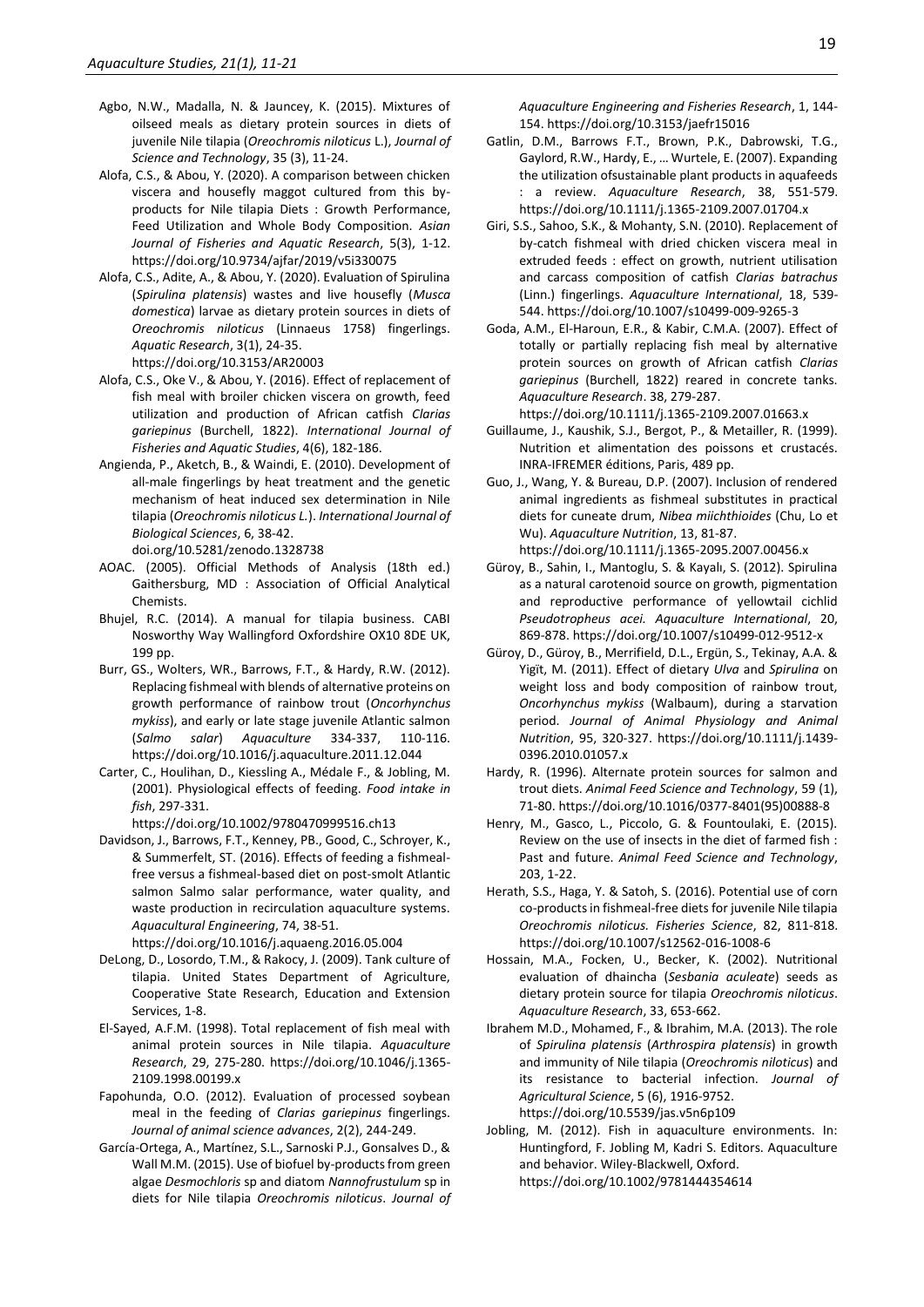Khalifa, N.S.A., Belal, I.E.H., El-Tarabily, K.A., Tariq, S., & Kassab, A.A. (2018). Evaluation of replacing fish meal with corn protein concentrate in Nile tilapia *Oreochromis niloticus* fingerlings commercial diet. *Aquaculture Nutrition*, 24 (1), 143-152.

https://doi.org/10.1111/anu.12542

Kubiriza, G.K., Akol, A.M., Arnason, J.Ó., Sigurgeirsson, S., Snorrason, T., Tómasson, and Thorarensene, H. (2018). Practical feeds for juvenile Nile tilapia (*Oreochromis niloticus*) prepared by replacing *Rastrineobola argentea*  fishmeal with freshwater shrimp (*Caridina nilotica*) and mung bean (*Vigna radiata*) meals. *Aquaculture Nutr*ition, 24 (1), 94-101.

https://doi.org/10.1111/anu.12537

Luo, Z., Li, X.D., Wang, W.M., Tan, X.Y. & Liu, X. (2011). Partial replacement of fish meal by a mixture of soybean meal and rapeseed meal in practical diets for juvenile Chinese mitten crab *Eriocheir sinensis* : effects on growth performance and in vivo digestibility. *Aquaculture Research,* 42, 1615-1622.

https://doi.org/10.1111/j.1365-2109.2010.02751.x

- Médale, F. & Kaushik, S. (2009). Les sources protéiques dans les aliments pour les poissons d'élevage. *Cahiers Agricultures*, 18(2), 103-111. https://doi.org/10.1684/agr.2009.0279
- Milliamena, O.M. (2002). Replacement of fish meal by animal by-product meals in a practical diet for grow-out culture of grouper *Epinephelus coioides*. *Aquaculture*, 204, 75- 84. https://doi.org/10.1016/s0044-8486(01)00629-9
- Mridha, M.A.R., Hossain, M.A., Azad Shah A.K.M., Nahiduzzaman, M. & Uddin, M.S. (2017). Effects of supplementary feeds with different protein levels on growth and economic performances of Nile tilapia (*Oreochromis niloticus*) cultured in a rain-fed rice–fish ecosystem, *Journal of Applied Aquaculture*, 29 (2), 152- 166. https://doi.org/10.1080/10454438.2016.1278067
- Nash, R.D.M., Valencia, A.H. & Geffen, A.J. (2006). The origin of Fulton's condition factor - setting the record straight. *Fisheries*, 31, 236-238.
- NRC (National Research Council), 1993. Nutrient requirements of fish. Washington, D.C: National Academy Press.
- NRC (National Research Council), 2011. Nutrient Requirements of Fish and Shrimp. National Academy Press, Washington, D.C., 367p.
- Obirikorang, K.A., Amisah, S., Agbo, N.W., Adjei-Boateng, D., Adjei, N.G. & Skov, P.V. (2015). Evaluation of locallyavailable agro-industrial byproducts as partial replacements to fishmeal in diets for Nile tilapia (*Oreochromis niloticus*) production in Ghana. *Journal of Animal Research and Nutrition*, 1 (1) : 1-9. https://doi.org/10.21767/2572-5459.100002
- Ogello, E.O., Kembenya, E.M., Githukia, C.M., Aera, C.N., Munguti, J.M. & Nyamweya, C.S. (2017). Substitution of fish meal with sunflower seed meal in diets for Nile tilapia (*Oreochromis niloticus* L.) reared in earthen ponds, *Journal of Applied Aquaculture*, 27 (1), 1-19. https://doi.org/10.1080/10454438.2016.1275074
- Oké, V., Odountan H.O. & Abou, Y. (2016). Chicken viscera meal as a main component in diet for African catfish *Clarias gariepinus* (Burchell 1822) reared in earthen ponds. *Journal of Food and Nutrition Research*, 4 (12), 799-805. https://doi.org/10.12692/ijb/9.6.404-414
- Omasaki, K., Janssena, K. & Komena, H. (2017). Optimization of Nile tilapia breeding schemes for monosex culture conditions in smallholder production systems,

*Aquaculture*, 481 (1), 8-15.

https://doi.org/10.1016/j.aquaculture.2017.08.004

- Palmegiano, G.B., Agradi, E., Forneris, G., Gai, F., Gasco, L., Rigamonti, E., … & Zoccarato, I. (2005). Spirulina as a nutrient source in diets for growing sturgeon (*Acipenser baeri*). *Aquaculture Research*, 36, 188-195. https://doi.org/10.1111/j.1365-2109.2005.01209.x
- Palmegiano, G.B., Gai, F., Dapra, F., Gasco, L., Pazzaglia, M. & Peiretti, P.G. (2008). Effects of Spirulina and plant oil on the growth and lipid traits of white sturgeon (*Acipenser transmontanus*) fingerlings *Aquaculture Research*, 39, 587-5950. https://doi.org/10.1111/j.1365- 2109.2008.01914.x
- Ribeiro, M.J.P., Vidotti, R.M., Ferreira, L.A. & Gonçalves, G.S. (2016). Evaluation of soy protein concentrate and meat and bone meal as a replacement for fish meal in the diet of Nile tilapia fingerlings. *Journal Of The World Aquaculture Society*, 47 (3): 369-375. https://doi.org/10.1111/jwas.12281
- Santiago, C.B. & Lovell, R.T. (1988). Amino acid requirement for growth of Nile tilapia. *Journal of Nutrition*, 118, 1540- 1546. https://doi.org/10.1093/jn/118.12.1540
- Sarker, P.K., Gamble, M.M., Kelson, S. & Kapuscinski, A.R. (2016). Nile Tilapia (*Oreochromis niloticus*) show high digestibility of lipip and fatty acids from marine *Schizochytrium* sp and of protein and essential amino acids from freshwater *Spirulina* sp feed ingredients. *Aquaculture nutrition*, 22 (1) 109-119. https://doi.org/10.1111/anu.12230
- Silva, D.M., Valente, L.M.P., Sousa-Pinto, I.., Pereira, R., Pires, M.A., Seixas, F. & Rema, P. (2015). Evaluation of IMTAproduced seaweeds (*Gracilaria, Porphyra*, and *Ulva*) as dietary ingredients in Nile tilapia, *Oreochromis niloticus*  L., juveniles. Effects on growth performance and gut histology. *Journal of Applied Phycology*, 27, 4, 1671- 1680. https://doi.org/10.1007/s10811-014-0453-9
- Suloma, A., El-Husseiny, O.M., Hassane, M.I., Mabroke, R.S. & El-Haroun, E.R. (2014). Complementary responses between hydrolyzed feather meal, fish meal and soybean meal without amino acid supplementation in Nile tilapia *Oreochromis niloticus* diets*, Aquaculture International*, 22 (4), 1377-1390. https://doi.org/10.1007/s10499-014-9753-y
- Tabinda, A.B., Ghazala, R., Yasar, A. & Ashraf, M. (2013). Utilization of chicken intestine as an alternative protein source in the diet for fingerlings of *Cirrhinus mrigala. The Journal of Animal & Plant Sciences*, 23(6), 1603-1608.
- Tacon, A.G.J. & Jackson, AJ. (1985). Utilisation of conventional and unconventional protein sources in practical fi sh feeds. In: Nutrition and Feeding in Fish (eds C.B. Cowey, A.M. Mackie & J.G. Bell). Academic Press, London. pp. 119–145.

https://doi.org/10.1080/23308249.2014.987209

- Tacon, A.G.J., & Metian, M. (2015). Feed Matters : Satisfying the Feed Demand of Aquaculture, *Reviews in Fisheries Science & Aquaculture*, 23 (1), 1-10.
- Takeuchi, T.J., Lu, G., Yoshizaki, Y., & Satoh, S. (2002). Effect on the growth and body composition of juvenile tilapia *Oreochromis niloticus* fed raw *Spirulina platensis*. *Fisheries Science*, 68, 34-40. https://doi.org/10.1046/j.1444-2906.2002.00386.x

Teimouri, M., Amirkolaie, A.K., & Yeganeh, S. (2013). The effects of *Spirulina platensis* meal as a feed supplement on growth performance and pigmentation of rainbow trout (*Oncorhynchus mykiss*). *Aquaculture,* 396-399, 14